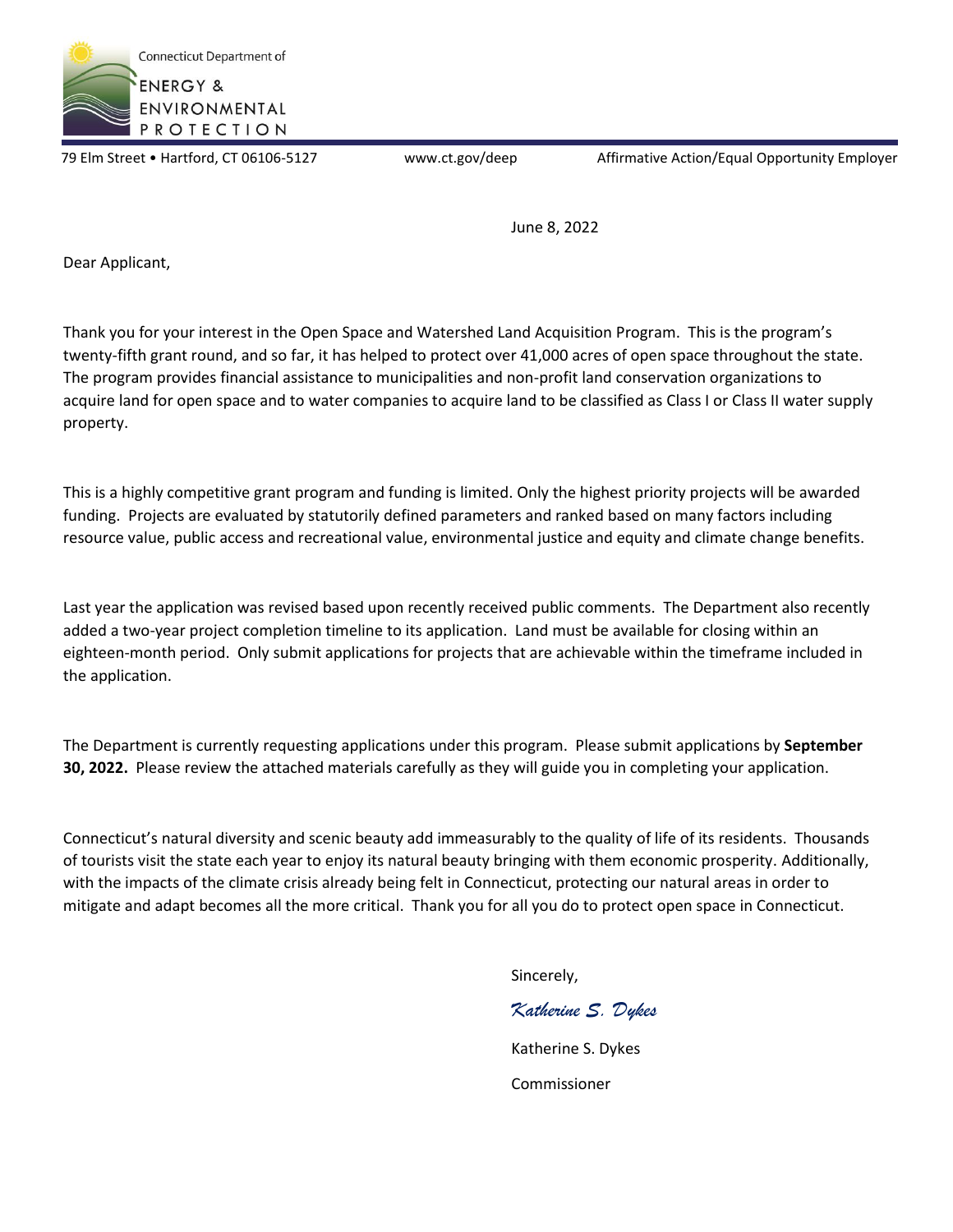# **Department of Energy and Environmental Protection (DEEP) Open Space and Watershed Land Acquisition (OSWA) Grant Application Deadline: September 30, 2022**



|                    | Name and Title of Chief Executive Officer: Name and Title of Chief Executive Officer: |  |  |  |
|--------------------|---------------------------------------------------------------------------------------|--|--|--|
|                    |                                                                                       |  |  |  |
| Purchase Price: \$ | Acquisition: In-Fee □ Easement □ Total Acres: _______________                         |  |  |  |

Your responses to the following questions will be used to evaluate, score and rank your application. Responses should be brief, factual and accurate. Applicants submitting proposals that include inaccurate information, facts, statements or disclosures could be penalized by having the application withdrawn from review or having the grant forfeited should one be offered. Please carefully review the Definitions and Program Conditions attached to this grant application prior to completing the application. Please use extra sheets as necessary when submitting answers.

This application is available in an alternative format upon request in fulfillment of the Department's obligations under the Americans with Disabilities Act (ADA).

# **Important Notice for all Applicants**

- Grant awards will be made based on available funding. DEEP anticipates awarding only the highest ranked projects in the 2022 grant round.
- DEEP will score applications using a point-based system that considers public access, environmental justice and equity, climate change mitigation and adaptation, preservation, resource conservation, and certain administrative factors and timeframes.
- Land purchased under this program may not be for intensive recreational uses (e.g, golf courses, driving ranges, tennis courts, ballfields, swimming pools and uses by motorized vehicles).
- OSWA projects are expected to be implemented within two years after a grant is awarded. DEEP reserves the right to rescind a grant award if the grant timeline is not being met. See Section 11 and Task Completion Timeframes in the Program Conditions.
- Organizations with OSWA projects awarded prior to 2019 should not apply until projects are completed or grant funds are turned back/rescinded.
- Land already owned by the applicant is not eligible for an acquisition grant.
- Acquired permanent interest in land [Conservation Easements) shall provide for public access in accordance with Connecticut General Statute Sections 7-131d the applicant is applying for funding to purchase a conservation easement to protect an active farm where public access will be limited, **Section 5 must be completed.**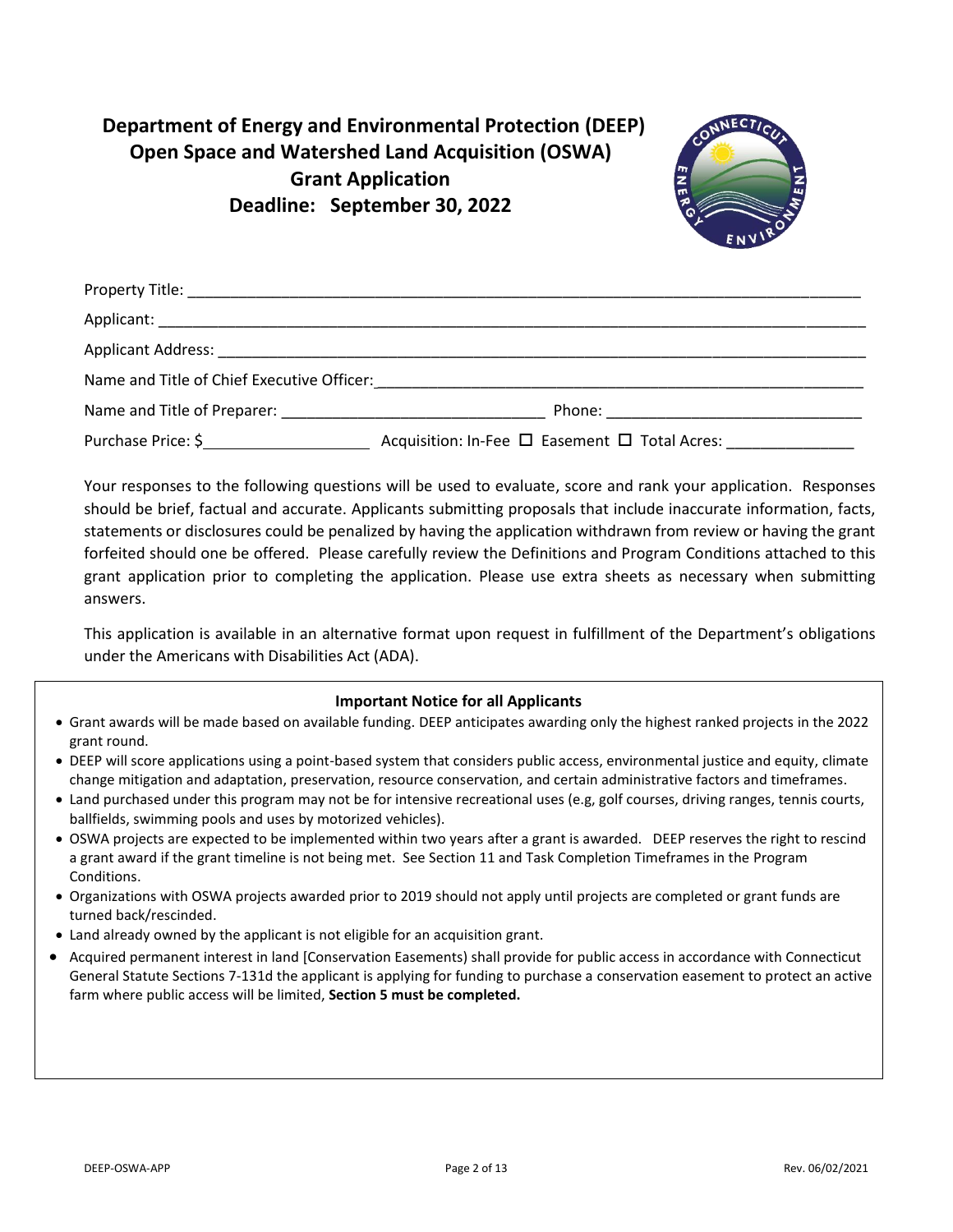Please refer to the Frequently Asked Questions (FAQ) guide, available at [www.ct.gov/deep/openspace.](http://www.ct.gov/deep/openspace) Detailed questions can be directed to Allyson Clarke (860) 424-3774.

- **1) Eligibility** (Applications that fail to meet eligibility criteria will not be scored.)
- Applicant must be a municipality, non-profit land conservation organization (e.g., land trust), or water company.
- For municipal applicants, if the municipality's Plan of Conservation and Development is more than 10 years old, a grant will not be awarded without written approval by the Office of Policy and Management.
- Water companies must purchase land that can be classified as "Class I" or Class II" after acquisition. Water Companies must show if and how they intend to allow access to the proposed land for recreational uses.
- If the proposed property is being purchased from a water company, the property must be classified as surplus (Class III) land. The Water Company (title holder) must be granted permission to dispose of the property by the Public Utilities Regulatory Authority (PURA) and the Department of Public Health (DPH).
- If a Land Trust is purchasing an interest in land located in a Targeted Investment Community or a Distressed Municipality, it must obtain approval from the Municipality's Chief Elected Official (CEO) or governing legislative body. Similarly, if a Municipality is purchasing an interest in land, located in another City or Town that is a Targeted Investment Community or Distressed Municipality, it must obtain approval from that Municipality's CEO or governing legislative body. Approval must be submitted with the application.
- All lands or interests in lands acquired under this program must be preserved in perpetuity, predominantly in their natural, scenic, and open condition.
- Applicants must show evidence of compliance with past OSWA funded properties including public access (See Section 13). The Department may require that an applicant correct public access non-compliance matters, for previously funded acquisitions, prior to DEEP's release of additional grant funds.
- The applicant must clearly show how the public will access and enjoy the property**.** If public access is not clearly shown, the property will not be evaluated or offered a grant.
- The applicant must have a reasonable anticipation that all matching funds will be secured and a closing can take place within one year of the grant award.
- Grant funds cannot be used to purchase:
	- Land to be used for intensive recreation purposes (see FAQs for more information)
	- Land which has already been committed for public use
	- Land to be acquired by eminent domain
- Grant and match funds cannot be used for:
	- Development costs including any passive recreation features
	- Reimbursement of in-kind services or incidental costs associated with the acquisition of land (i.e., survey and legal fees, appraisals and appraisal reviews)

# **2) Climate Change, Conservation, and Recreation Value**

Describe your proposal's resource conservation, climate, and recreation initiatives.

#### **Will the proposed property:**

- $\triangleright$  Provide a linkage, create or contribute to a developing or existing greenway? Does this greenway offer opportunities for recreation or non-motorized transportation? If so, please describe such opportunities and plans to develop such recreational or transportation options.
- $\triangleright$  Protect or complement existing preserved open space or preserved agricultural land, especially if such protection will aid wildlife migration?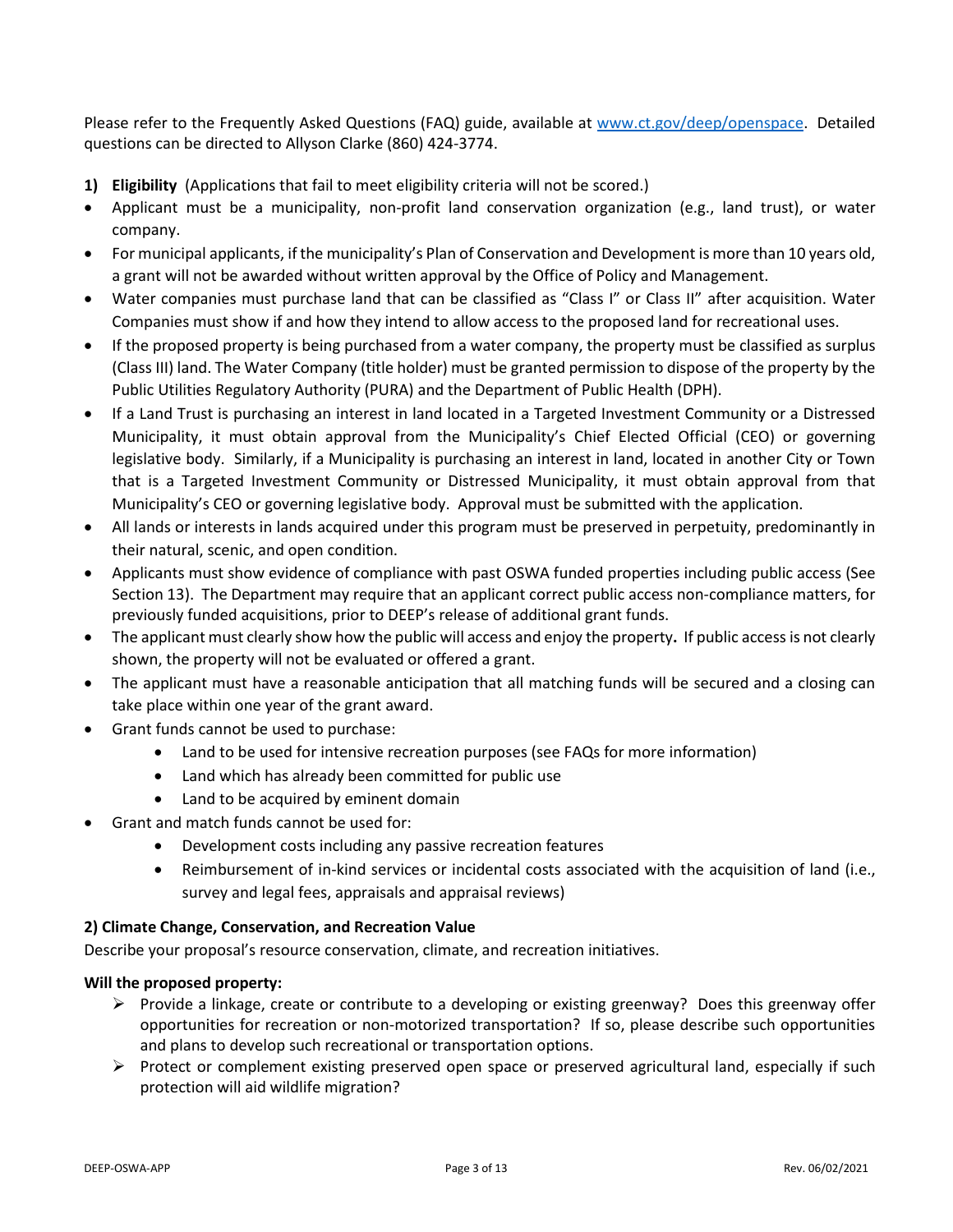- $\triangleright$  Provide for high-quality, passive recreational uses? Please describe such uses and plans to develop such uses.
- $\triangleright$  Provide a valuable resource for recreation, forestry, fishing, wildlife habitat or other natural resources initiatives?
- $\triangleright$  Protect lands that preserve high-quality natural waters, and drinking water resources?
- $\triangleright$  Provide for protection of habitats most at risk from climate change, including forested swamps, lands adjacent to freshwater and tidal wetlands, core forests, riparian lands adjacent to cold water streams, beaches and dunes, and areas of potential tidal marsh migration?
- ➢ Protect a naturally occurring feature such as a shoreline, river, stream, mountainous territory, ridgeline, inland or coastal wetland, estuary, or geological feature?
- ➢ Protect a habitat of a plant or animal species that is either threatened, endangered, or of special concern? **Only species that are represented by the Natural Diversity Data Base (NDDB) should be reported, unless a qualified specialist has identified such species.**
- ➢ Protect natural lands with high carbon storage/sequestration value such as core forests, wetlands, etc.?
- $\triangleright$  Is the property to be protected within or a core forest block or contribute to one (Core forest is defined as being at least 300 feet away from non-forested areas within a forest block of at least 250 acres)?
- $\triangleright$  Is there an existing Forest Stewardship Plan or will the applicant have one prepared by a licensed forester, that identifies landowner goals and objectives and includes various aspects of forest resource management?
- $\triangleright$  Protect a native ecological community that is unique or uncommon?
- $\triangleright$  Enhance or conserve the water quality of the State's lakes, rivers and coastal waters?
- ➢ Please provide any other information pertinent to your proposal.

#### • **Supporting Material**

Provide one or more maps and photographs that show the following features and the subject property:

- $\square$  Topographic Map with site outline
- $\square$  Road Map with site outline
- $\Box$  Property Boundary Map (A2 not required for application but required for grant)
- $\Box$  Aerial Imagery Ortho-photo with site outline
- $\Box$  Two or more high-resolution photographs showing flora, fauna, waters or watercourses, summit view sheds, and/or other natural resource-based features

#### **3) Property Cost Estimates – Acquisition**

The grant amount will be based upon the DEEP-approved fair market value. Appraisal costs are not reimbursable. The effective date of the appraisal and/or appraisal review must be dated within one year of the application deadline.

#### **Each OSWA grant application requires:**

 $\triangleright$  One (1) property appraisal in compliance with the Uniform Appraisal Standards for Federal Land Acquisitions("UASFLA") a/k/a Yellow Book, with the DEEP (and other federal funding sources, if applicable) listed as intended user(s) of the report.

**AND**

- $\triangleright$  One (1) Appraisal Review (with DEEP and other federal funding sources listed as intended users), confirming that the prior appraisal is UASFLA a/k/a Yellow Book compliant.
- $\triangleright$  For more information regarding the UASFLA a/k/a Yellow Book, or to obtain a copy, go to: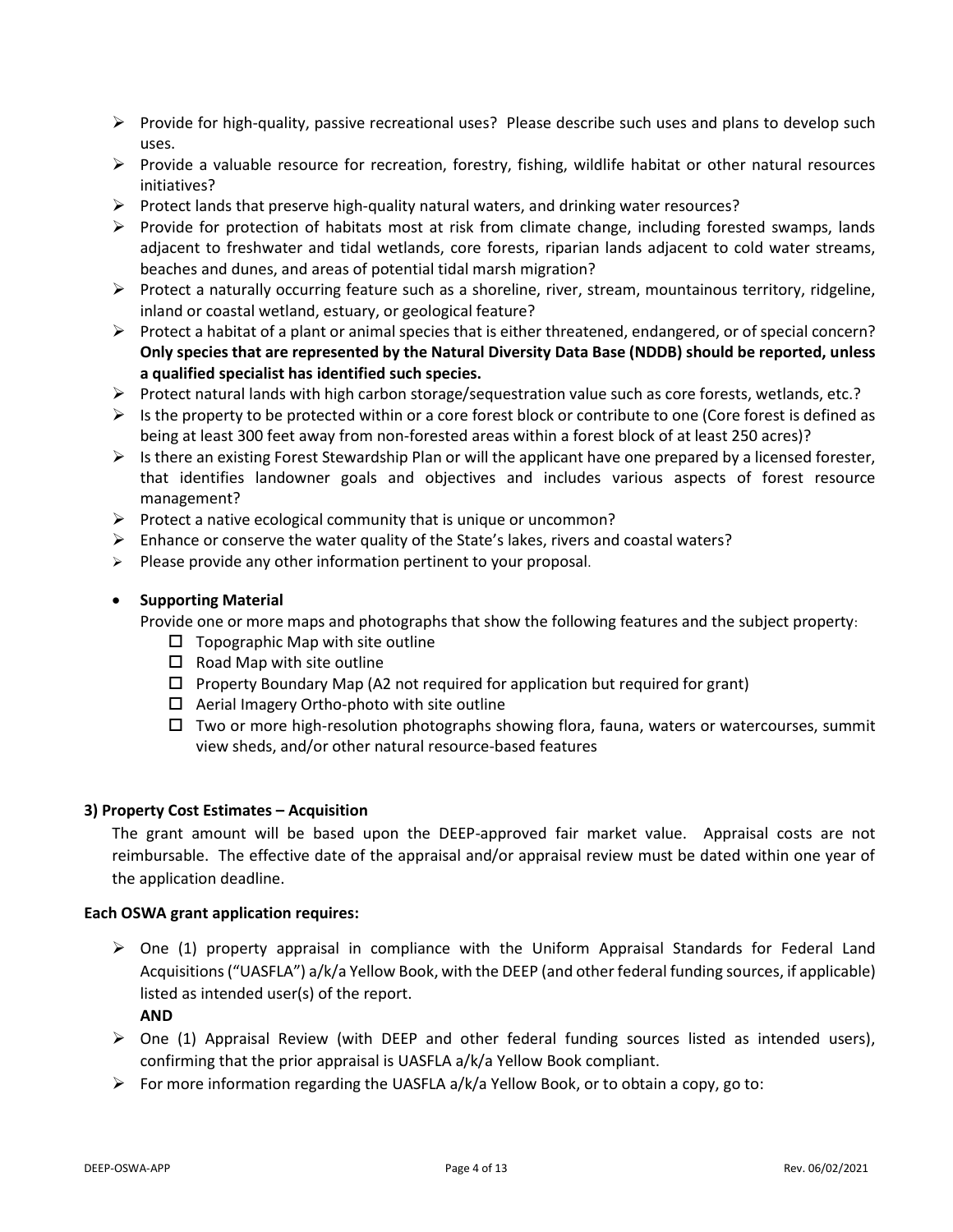# [http://www.appraisalfoundation.org/imis/TAF/Yellow\\_Book.aspx](http://www.appraisalfoundation.org/imis/TAF/Yellow_Book.aspx)

#### **If applying for federal funding, the appraisal must include the fee simple and easement values.**

We **highly encourage** all applicants to refer to the "APPRAISAL SELECTION NOTES" and utilize the "SELECTING QUALIFIED APPRAISERS CHECKLIST," in the appraiser selection process.

## • **Supporting Material**

 $\Box$  One (1) Yellow Book appraisal and one (1) Yellow Book appraisal review (the appraisal and the review should be emailed as separate attachments, with the grant application)

## **4) Other Considerations**

- $\triangleright$  Who is the current property owner?
- ➢ Has the owner previously sold or donated other permanently protected land? **YES\_\_\_\_ NO\_\_\_\_**
- ➢ Has a title search been conducted on this property within the past year? **YES\_\_\_\_ NO\_\_\_\_**
- $\triangleright$  Is the property free from any lien, claim, encumbrance or easement that would prevent the land from being used for open space purposes? **YES\_\_\_\_ NO\_\_\_\_.** If not, how will it be resolved prior to the property purchase?
- $\triangleright$  Is the current property owner a willing seller?
	- Is the site on the market? **YES\_\_\_\_ NO\_\_\_\_**.
	- Has a Purchase & Sale Agreement been executed? **YES\_\_\_\_ NO\_\_\_\_**.
	- If not, is there a signed and certified Letter of Intent to sell? **YES\_\_\_\_ NO\_\_\_\_**.
	- Do the seller and applicant intend to close within one year? **YES\_\_\_\_ NO\_\_\_\_**.
- ➢ Are there any environmental impacts(power lines, landfills, structures, roads, etc.) on or near the proposed site? **YES\_\_\_\_ NO\_\_\_\_**. If yes, please give details.
- ➢ Is the site free from environmental contamination? **YES\_\_\_\_ NO\_\_\_\_**. If not, what is your plan to address such contamination?
- $\triangleright$  What physical changes are required to make the site suitable for passive outdoor recreation?
- $\triangleright$  Will the purchase of this property displace any businesses, homes or other establishments?
- **Supporting Material**
	- $\Box$  Copy of deed/lease (current owners)
	- $\square$  Copy of recent title search, certificate of title or ALTA title policy endorsement
	- $\Box$  Copy of any lease, lien, encumbrance, agreement or interest in the property
	- $\Box$  Letter of Intent
	- $\Box$  Purchase and Sales Agreement

#### **5) Agricultural Use**

Agricultural uses that do not diminish the public's use of a grant-funded property are permitted. **The DEEP Commissioner reserves the right to reduce grant awards for properties that don't provide full public access.**

The DEEP Commissioner can approve limited public access to agricultural properties under this program, based on a determination that unlimited public access would be disruptive of agricultural activities occurring on agricultural areas of the land. This is only approved if the applicant is purchasing a conservation easement and only if the property has an existing agricultural use that will continue. Such approvals for limited public access require, at a minimum, a small, unpaved parking area for 2-3 cars, DEEP signage and a designated public access trail.

 $\triangleright$  Is there currently any agricultural use or forest management on the property? If so, will these activities continue to occur after purchase and to what degree?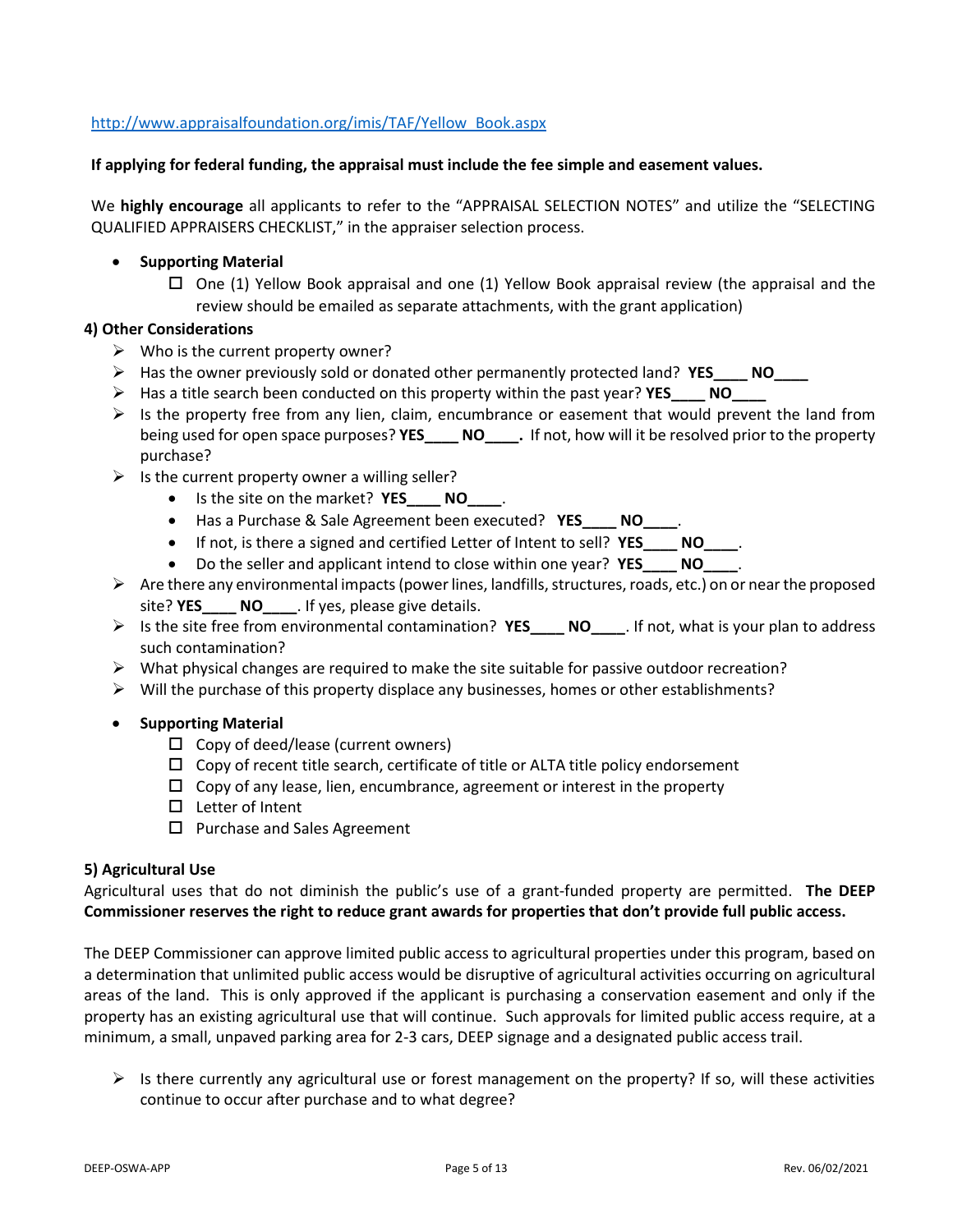- $\triangleright$  Will agricultural use impede public access in any way? If so, how and to what degree?
- ➢ Will any structures (barns, sheds, etc.) be excluded from the preserved area?
- $\triangleright$  Does the property contain prime or important agricultural soils? If so, what percentage?

## • **Supporting Material**

- $\Box$  Indicate on a map where agriculture use currently takes place and where it will continue
- $\square$  Soils map showing prime or important agricultural soils

#### **6) Public Access and Outdoor Recreation**

The applicant must clearly show how the public will access and enjoy the property. If public access will not be provided on the proposed property or is not clearly shown, the property will not be evaluated or awarded a grant. Once the property is acquired, the Sponsor must install prominent signage indicating public access and acknowledging DEEP funding (including the DEEP logo). Access must be provided on the proposed acquisition, but if the property has no frontage on a public street, access can be through an abutting property, if owned by the applicant. An application that will not provide public access, via the applicant's fee-owned public roadway, must be approved in writing by the Commissioner, prior to its submittal. An on-site, off-street parking area for public safety is preferred. The public access sign must be located on the grant applicant's property and should be clearly visible from the roadway and parking area. Water Companies are exempt from the public access requirement, but public access is still encouraged.

## **Describe how the public will access and enjoy the property**

- ➢ What recreational resources currently exist on the property?
- $\triangleright$  What recreational resources will be developed? The creation of public access trails where none exist, is encouraged.
- $\triangleright$  Will the DEEP sign be clearly visible from the roadway, at the proposed sign location?

#### **Supporting Material**

 $\Box$  A map showing current and proposed recreational uses, how the public will access the property (show the proposed parking area, DEEP sign location, public access trails, etc.)

**Public Outreach** Upon acquisition, the applicant must post maps and information on the applicant's website that clearly show all public access and parking areas for the acquired parcel. If the applicant does not have a website, public access information and maps should be posted on the municipality's website.

Describe your public outreach plan for communicating the open space grant award and the public access opportunity including press releases, social media and other community engagement.

#### **Accessibility for People with Disabilities**

Accessibility for people with disabilities is a civil right defined, for these purposes, as equal opportunity for the use and enjoyment of recreational resources. Such consideration is relevant to such elements as parking, gates, viewing platforms, and pathways, and under certain circumstances, trails.

- $\triangleright$  Demonstrate how accessibility is to be integrated into the design of the project.
- $\triangleright$  If accessibility for people with disabilities cannot be incorporated, please explain why.

#### **Trail or Greenway Connectivity**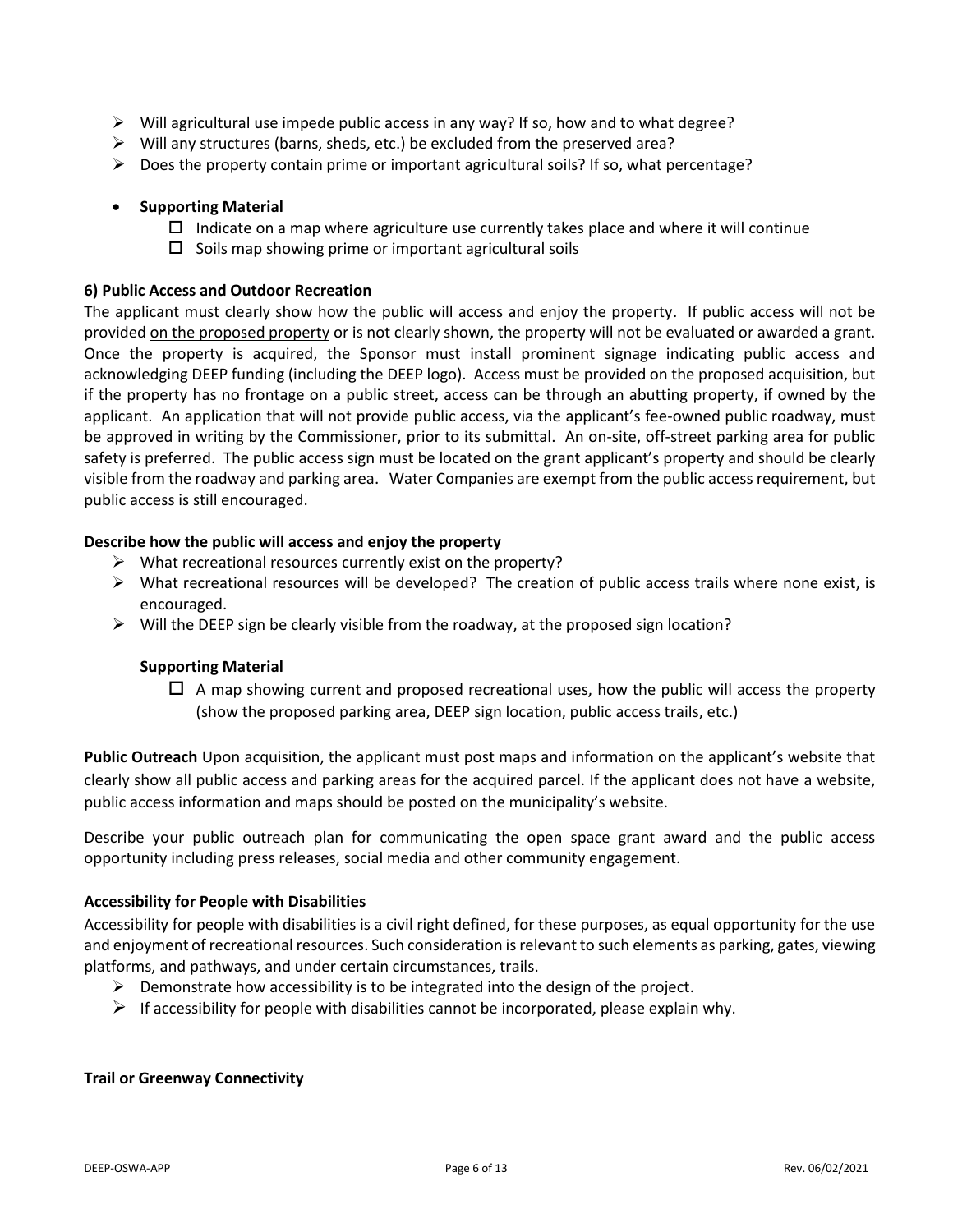Does the project create a linkage or contribute to a developing or existing greenway including an existing trail system of statewide importance such as CT Blue Blazed Hiking Trail, a CT designated greenway, National or Scenic Trail or waterway? Does the greenway offer opportunities for passive and active recreational uses or nonmotorized transportation? Does the property have already preserved/protected open space on one, two, three or all sides?

## **Past Grant Compliance, Closure and Completion**

In order to be considered for a grant, applicants must show that they are in compliance at all previously funded properties including availability of public access (see eligibility). DEEP reserves the right to rescind a grant award based upon noncompliance or require compliance prior to funding a new application.

- $\triangleright$  If applicable, provide a brief update on the status of each previously funded, closed OSWA project, including signage, parking, public access trail and other recreational opportunities.
- $\triangleright$  If applicable, please provide a brief update on the status of all pending projects (not yet closed). Please describe the reasons for any delays.
- $\triangleright$  How has each site been maintained? How has the public reacted to the acquisition(s)?
- $\triangleright$  Is the DEEP funding acknowledgement sign visible from the roadway and parking area?
- **Supporting Material**
	- $\Box$  A map showing all recreational resources (public access trails, etc.), the DEEP funding acknowledgement sign and parking locations, for each previously funded project.
	- $\Box$  For water companies, a map or plan showing the valuable resources protected, for each previously funded project.
	- $\Box$  A photograph of the parking area for each previously funded project.
	- $\Box$  Two photographs of the permanent sign or plaque recognizing OSWA funding (one close-up and one showing its location relative to the parking area or roadway) for each previously funded project.

#### **7) Environmental Justice and Equity**

The DEEP strives to provide public access to open space in every community. Describe the need for passive recreation areas in the municipality where this purchase will take place.

- $\triangleright$  Is the property located in a Distressed Municipality or a Targeted Investment Community? (Link to list/map)
- $\triangleright$  Is the property located in an area with a significant need for open space?
- $\triangleright$  Is the property located within or in close proximity to an urban area or population center? Please provide the distance(s) to the urban area or population center?
- $\triangleright$  Is the property accessible by public transportation? What is the distance to the nearest transportation stop?
- $\triangleright$  Please identify the major service area(s) neighborhood(s), city(s), region(s) that would be affected by this proposed acquisition.
- ➢ **Does the project align with the GC3 EJ** [Phase1\\_Report\\_Jan2021.pdf \(ct.gov\)](https://portal.ct.gov/-/media/DEEP/climatechange/GC3/GC3_Phase1_Report_Jan2021.pdf) including, but not limited to, support for urban forestry and community interest in tree planting and maintenance, parks, and/or community gardens in densely populated areas; expansion of urban green spaces that incorporate naturebased solutions; and protects smaller farms in more urban and suburban communities including support for urban agriculture initiative and socially disadvantaged producers, including Black, Indigenous, and people of color (BIPOC). See Working and Natural Lands recommendations 29, 35, 37 and 41, 45 and 46.
- $\triangleright$  What is the population of the municipality and density per square mile?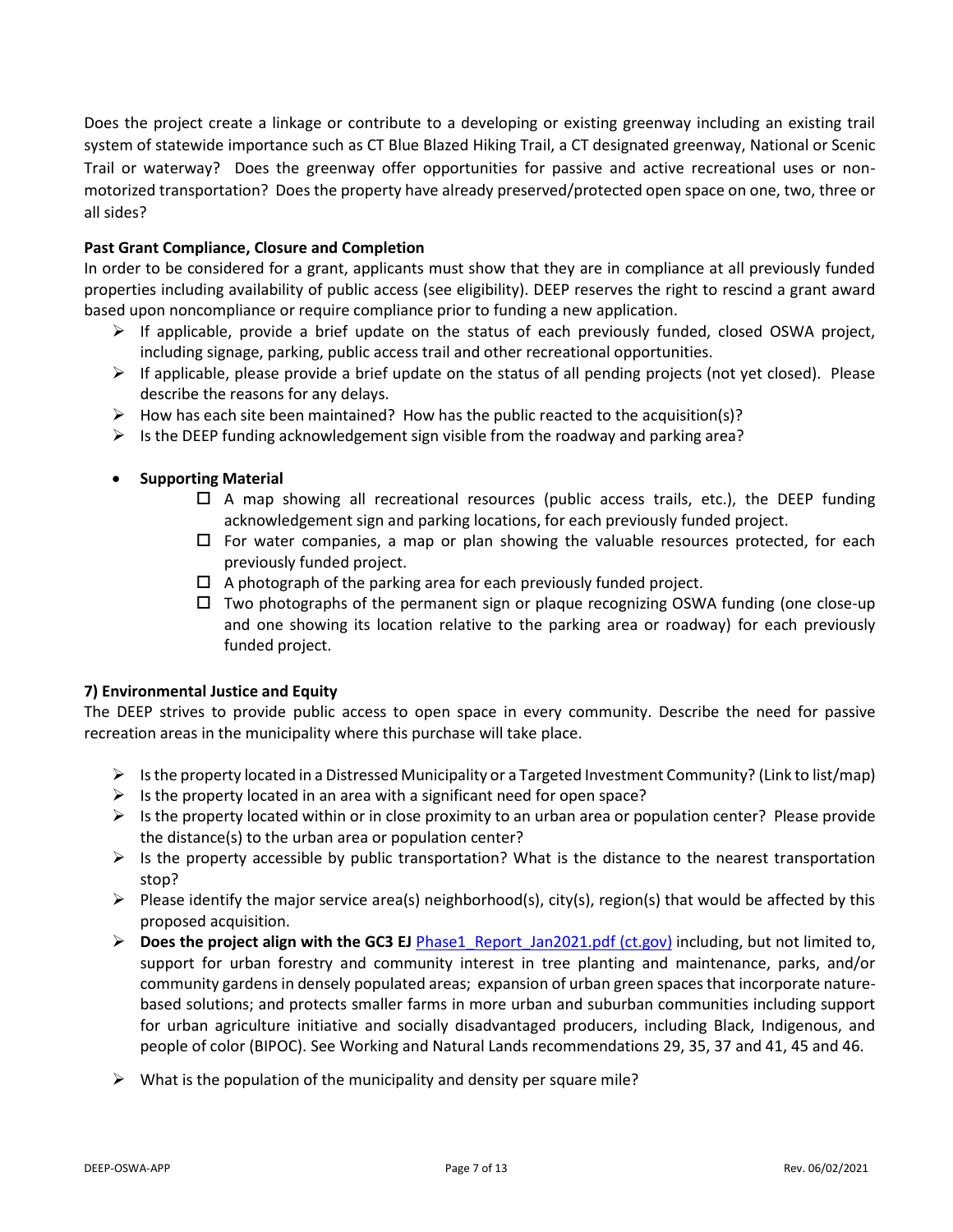- $\triangleright$  Is this proposed acquisition in an area where significant growth/development has occurred or is planned? If yes, please expand upon the level of growth and the intensity of the development and how this project may compliment that development.
- $\triangleright$  How does this acquisition align with the applicable Council of Government's regional trail assessment, regional recreational plan, or regional plan of conservation and development?
- $\triangleright$  Is this an opportunity to create a pocket or community park suitable for a community garden or urban forest?
- $\triangleright$  Is the property listed within an exempt municipality designated by the Commissioner of Housing that has at least 10% affordable housing?

# **Supporting Material**

 Excerpts from Local, State or Regional Councils of Government Plans of Conservation and Development, applicable Environmental Justice and Equity Recommendations from the GC3 Phase 1 Report: Near-Term Actions January 2021 (do not attach the entire plan or whole chapters of the plan, only provide relevant excerpts).

## **8) External Support**

Explain what support this proposed acquisition has received and how the public has been involved in the planning and design process.

- $\triangleright$  Has this acquisition ever been considered as a location for multi-family or affordable housing? Was the community in support of, or opposed to the development? Were environmental justice organizations supportive of the acquisition as open space? How and when was the decision to purchase this property made? What kind of interest has the community expressed in the acquisition?
- ➢ Provide support letters from municipal, State, regional executive boards and/or land preservation organizations that identify how the proposed acquisition addresses an identified need/goal in the local community.

# • **Supporting Material**

- $\Box$  Municipal support letters: CEO or governing legislative body, Planning and Zoning, Inland Wetland Commission, Conservation and/or Open Space Commission.
- $\Box$  State or Regional support letters: Regional Planning Agency (RPA), Council of Governments (COG), land conservation organizations, environmental justice and equity organizations.

# **\*Provide only one letter of support from each\***

# **9) Alignment with State & Local Conservation & Climate Goals**

- $\triangleright$  How is the proposed acquisition consistent with the Municipal Plan of Conservation and Development?
- $\triangleright$  Has the Municipal Plan of Conservation and Development been completed and approved within the last 10 years? (See eligibility)
- ➢ How does the proposed acquisition support [GC3 recommendations?](https://portal.ct.gov/DEEP/Climate-Change/GC3/Governors-Council-on-Climate-Change)
- $\triangleright$  Is the proposed acquisition consistent with or identified in other municipal or regional plans such as Water Quality, Recreation and/or Open Space Plans?
- $\triangleright$  Is the proposed acquisition consistent with the State's Plan of Conservation and Development (available from the Office of Policy and Management), the CT Climate Change Preparedness Plan, the Statewide Comprehensive Outdoor Recreation Plan [SCORP], the State's Wildlife Action Plan/Comprehensive Wildlife Strategy and/or the State's Hazard Mitigation Plan?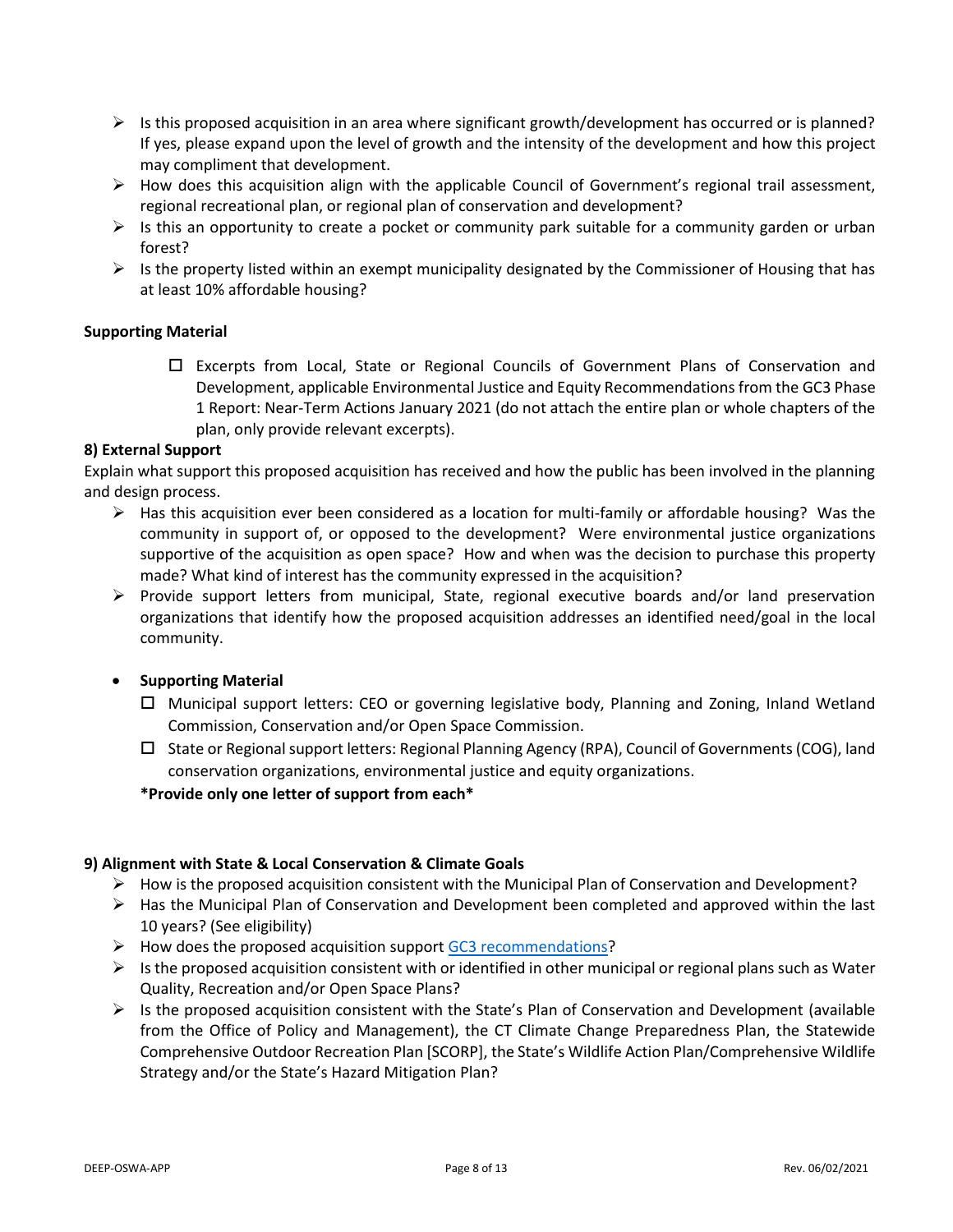- $\triangleright$  Is the proposed acquisition consistent with the State's 2016-2020 Green Plan (Comprehensive Open Space Acquisition Strategy, available at [www.ct.gov/deep/greenplan\)](http://www.ct.gov/deep/greenplan)? Explain and provide supporting justification that the proposed acquisition meets one or more of the four land acquisition priorities and targeted goals as address in the 5-year Action Strategy Section.
- $\triangleright$  Provide supporting justification that this proposed acquisition complies with a documented need as addressed in a local, State or regional Councils of Government open space conservation & development plan (please provide written analysis).
- **Supporting Material** (Do not attach the entire plan or whole chapters of the plan. Provide only relevant excerpts)
	- □ Municipal Plan of Conservation & Development and/or Recreation Plan
	- GC3 recommendations and GC3 Phase 1 Report: Near-Term Actions January 2021
	- $\square$  Regional Conservation Plan
	- $\Box$  Other Municipal or Community Plans
	- OPM (draft) Conservation and Development Policies: The Plan for Connecticut 2018-2023

## **10) Funding Mechanism & Timeframe**

All funding sources for acquisition must be disclosed. There must be reasonable anticipation that funds will be available to meet the timelines below. It will be to the applicant's advantage to have funding firmly in place. Explain how match funds will be provided. Will the applicant apply for other grant funds? The Commissioner may approve extensions to the task completion timeframes, to facilitate additional state or federal funding approvals.

|                                                                                            | <b>Completion Timeframe</b> |
|--------------------------------------------------------------------------------------------|-----------------------------|
| $\triangleright$ (1) Purchase and Sale Agreement (if not provided in application)          | within 3 months             |
| $\triangleright$ (2) Mapping (A2 survey)                                                   | within 9 months             |
| $\triangleright$ (3) Preliminary title work                                                | within 12 months            |
| $\triangleright$ (4) Grant Agreement execution & payment                                   | within 15 months            |
| $\triangleright$ (5) Property closing & conservation easement execution and land recording | within 18 months            |
| $\triangleright$ (6) Signage, public access trail & parking compliance                     | within 24 months            |
|                                                                                            |                             |

# • **Supporting Material**

- $\Box$  Resolution authorizing the expenditure of funds (municipal or corporate)
- $\square$  Budget line items where funds are held or committed
- $\square$  Statement showing funds available in an open space acquisition account
- $\Box$  Show commitment, amount and sources related to creative/alternative funding proposals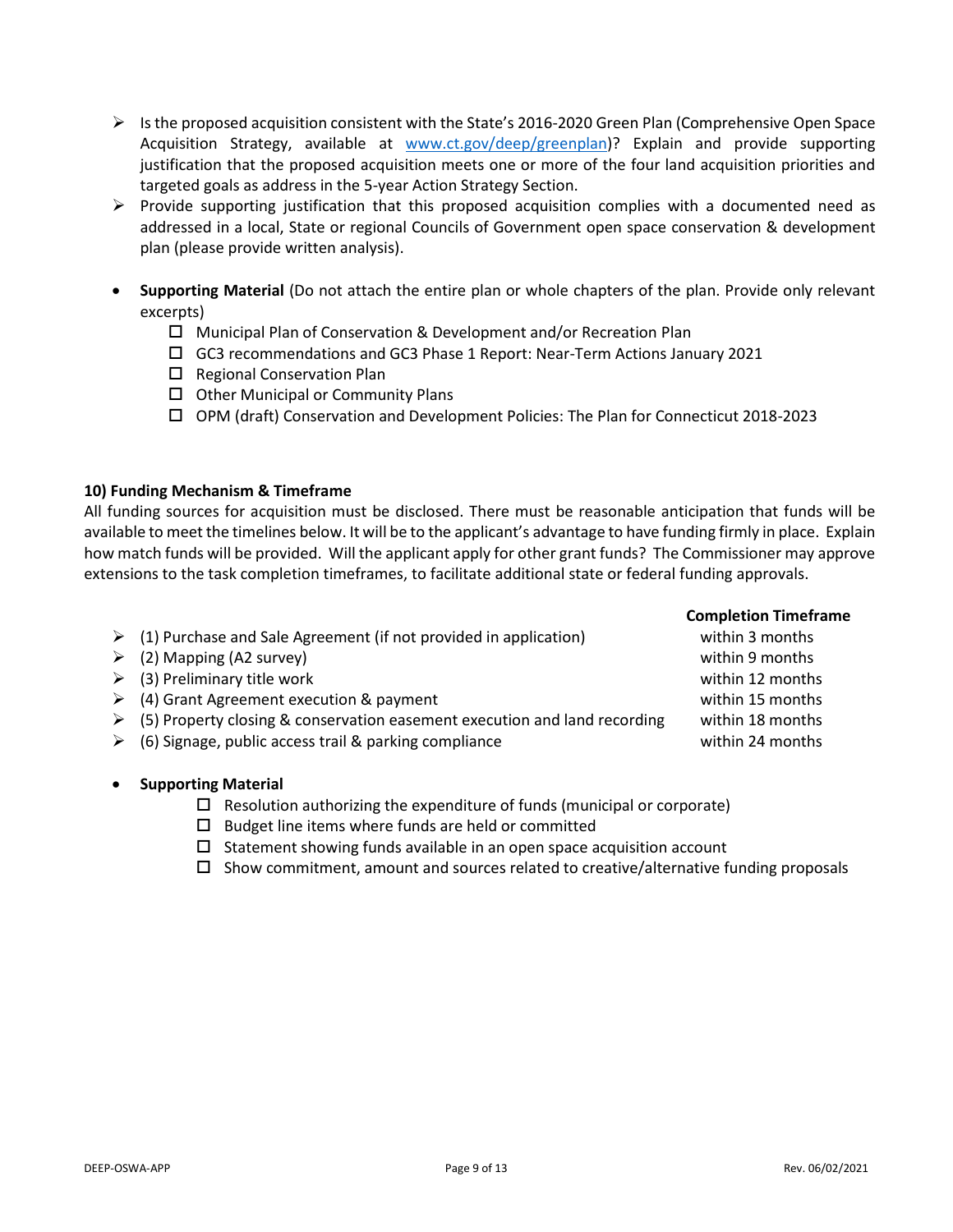# **11) Operation, Maintenance, and Stewardship Capabilities**

- $\triangleright$  Provide evidence of the applicant's capability to operate and maintain the property.
- ➢ What organization(s) will manage the property and what is their management expertise? Will the maintenance of this property be a cooperative effort between a municipality, a land conservation organization(s) and/or local community groups?
- $\triangleright$  Does stewardship funding exist or when will it be in place?

## • **Supporting Material**

 $\square$  Statement showing funds available in a stewardship account

## **How to Submit Your Application**

Please email your complete application and appraisals electronically including this questionnaire with your corresponding responses and supporting documentation to:

[Allyson.clarke@ct.gov](mailto:Allyson.clarke@ct.go)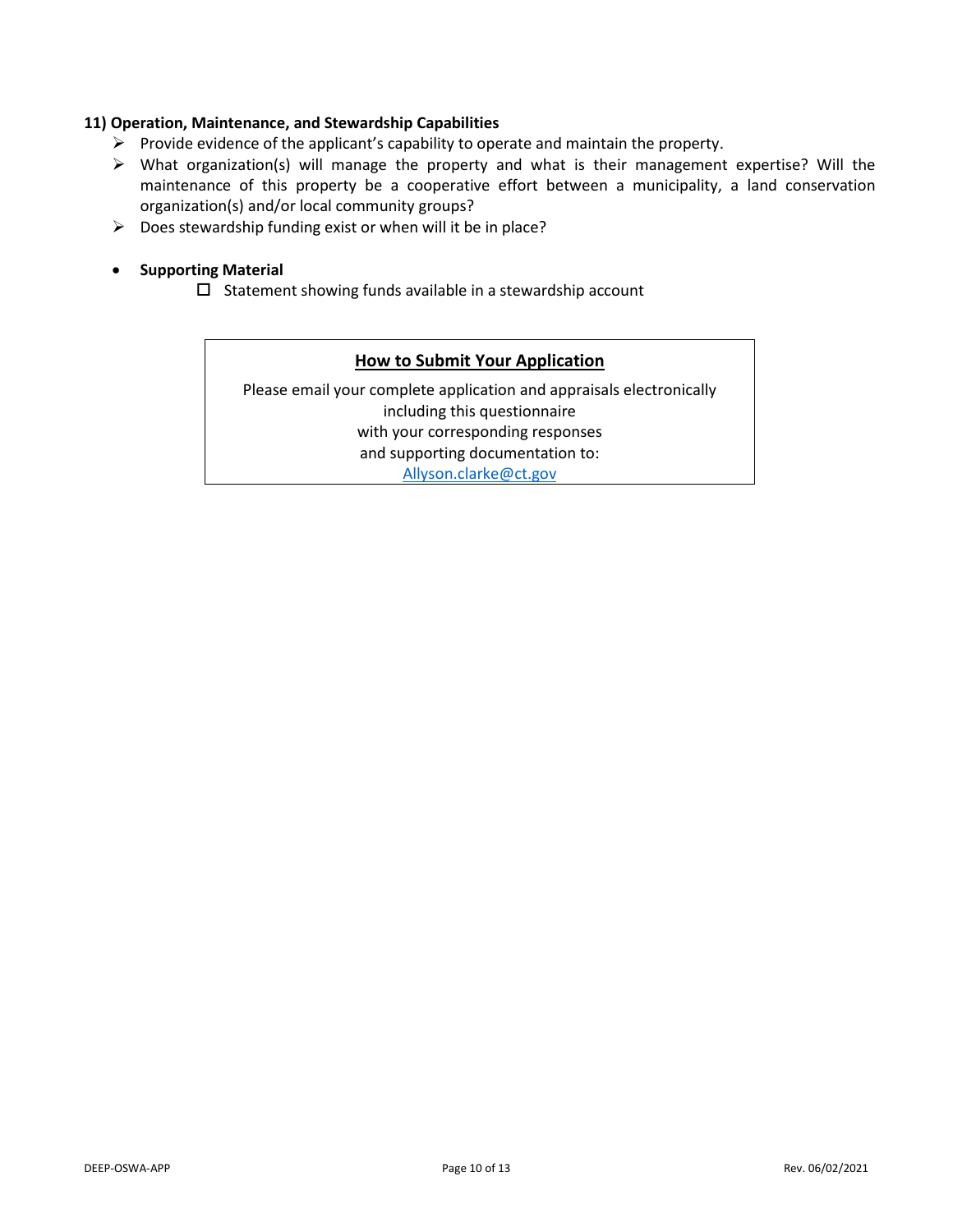# **PROGRAM CONDITIONS**

**Property Use**: Projects funded under this program will be protected as open space in perpetuity. Grants will not be given if the property has any structural buildings. Structural buildings must be either excluded or razed before funding can be released. No intensive recreation is permitted on the protected property. Passive recreation is allowed and is defined in the State's Conservation Easement and the Program FAQ.

**Proposed Protected Property**: The application is being submitted for a proposed project. The applicant is attesting to the location, current uses, current conditions, value and size. Errors or omissions in any of these elements in the application will be grounds to stop evaluation of the application. If the project scope (public access, etc.) changes after the grant is awarded, the project may no longer be eligible for funding, but the applicant can reapply for a grant at a later date.

**Projected Property Management**: If the applicant is a previous grant recipient and the previously awarded projects are not managed in accordance with the terms and conditions of the Grant Agreement – including public access requirements, the current application will be ineligible for funding.

**Federal Funding**: If the applicant is or will be applying for federal funding that would result in the State's interest in land being subordinate to a federal easement, the grant award will be adjusted to account for the remaining value of the property that will be provided to the State (i.e., recreational value). It will be the responsibility of the applicant to support a proposed value with relevant information. The final grant award will be at the discretion of the Commissioner after recommendations are made by DEEP staff and the Natural Heritage, Open Space and Watershed Land Acquisition Review Board.

**Task Completion Timeframes:** Applicants should have funds available and the ability to close the project within 18 months and finish installing signage and public access within 24 months of the award date. The applicant may be required to turnback the funds if the project does not meet the timeline below. The applicant's ability to comply with the recommended timeframes will be considered in for eligibility for future OSWA grant applications. To achieve this initiative, the following task completion timeframes are required:

# **Completion Timeframe**

| $\triangleright$ (1) Purchase and Sale Agreement (if not provided in application)<br>$\geq$ (2) Mapping (A2 survey)                                                                                                                                                   | within 3 months<br>within 9 months<br>within12 months    |
|-----------------------------------------------------------------------------------------------------------------------------------------------------------------------------------------------------------------------------------------------------------------------|----------------------------------------------------------|
| $\geq$ (3) Preliminary title work<br>$\triangleright$ (4) Grant Agreement execution & payment<br>$\triangleright$ (5) Property closing & conservation easement execution and land recording<br>$\triangleright$ (6) Signage, public access trail & parking compliance | within 15 months<br>within 18 months<br>within 24 months |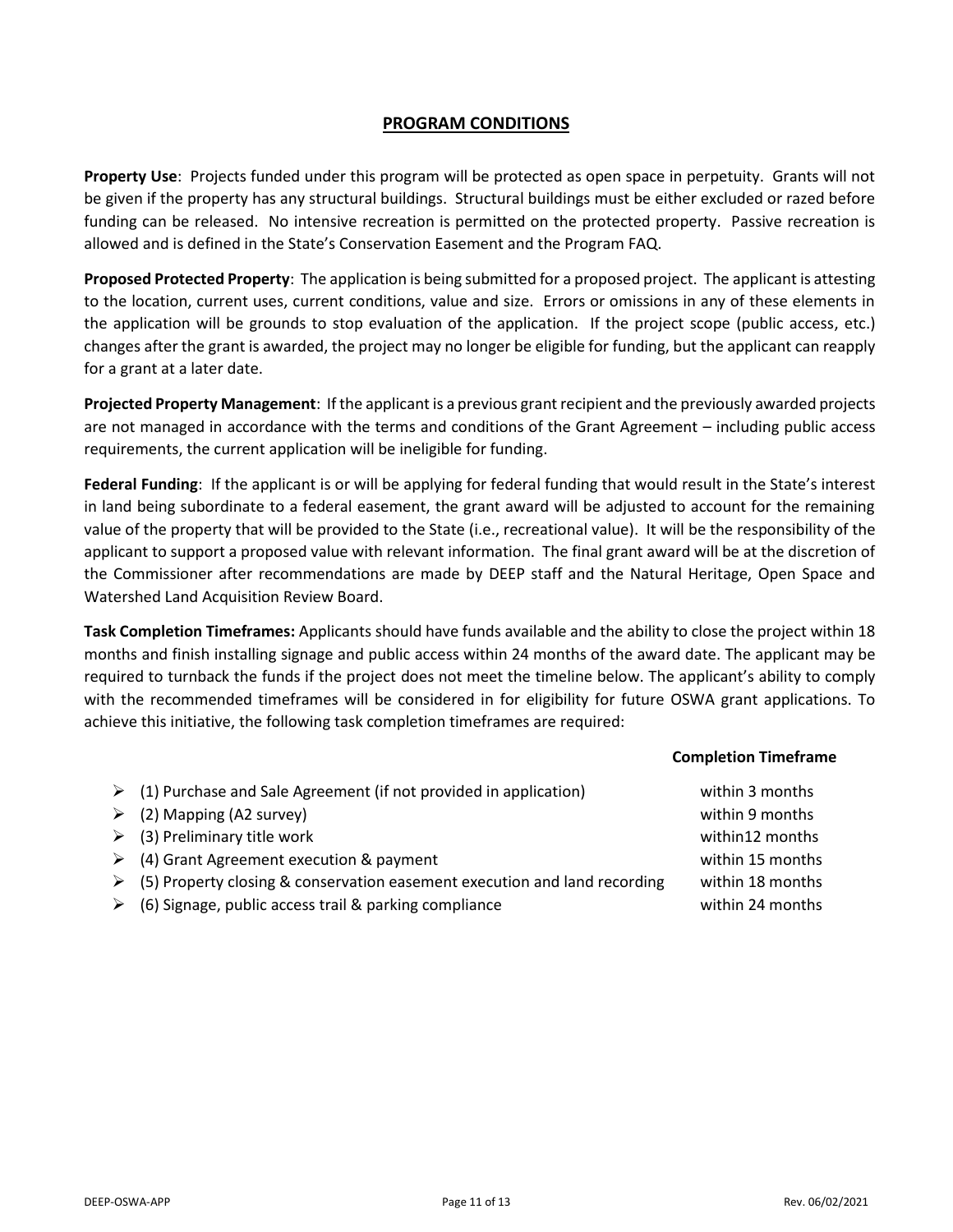# **APPRAISAL SELECTION NOTES**

Refer to and utilize the "Selecting a Qualified Appraiser Checklist" to pre-qualify appraisers BEFORE you need an appraisal so that you have a group of qualified appraisers you can contact when you do need one.

Contact state and federal users of appraisal services and appraisal review departments to get feedback on appraisers you may be considering. They may be able to tell you if an appraiser may be unable to meet the Uniform Appraisal Standards for Federal Land Acquisitions (UASFLA a/k/a Yellow Book).

Do not wait to order your appraisal. Most qualified land appraisers will require anywhere from 3 to 8 weeks to complete a land appraisal assignment and the most qualified appraisers will be booked quickly for funding programs (CT DEEP Open Space Grant Program) that require many appraisals. Once the appraisal is received, it must be reviewed and approved by another appraiser, who will prepare the appraisal review. The review appraiser will likely also require 3 to 8 weeks to prepare the review appraisal, affirming that the original appraisal was prepared in accordance with UASFLA a/k/a Yellow Book.

When seeking quotes, provide the appraiser and the reviewer with a detailed description of the subject property (including available maps), all the agencies/funding partners involved in the assignment, the specific property rights to be appraised and any other requirements of the assignment.

You need to be sure that the appraisal and the appraisal review comply with the UASFLA and the requirements of all the funding agencies that will be intended users of the report*.* Certain agencies and programs may have conflicting appraisal requirements. Be aware that some appraisals cannot meet the requirements of multiple users (example: The IRS, USPAP, and Yellow Book use different market value definitions) and that more than one appraisal may be necessary depending on the circumstances.

For a PDF Copy of the **UASFLA (Yellow Book)** go to:

<http://www.justice.gov/enrd/land-ack/Uniform-Appraisal-Standards.pdf>

For **IRS Appraisal Guidelines** go to <http://www.irs.gov/publications/p561/ar02.html#d0e1653> or Google IRS Publication 561 and [http://www.irs.gov/irb/2006-46\\_IRB/ar13.html](http://www.irs.gov/irb/2006-46_IRB/ar13.html)

For PDF Appraisal Specifications for the **NRCS Agricultural Conservation Easement Program** (ACEP): <http://directives.sc.egov.usda.gov/OpenNonWebContent.aspx?content=37029.wba>

# **(The remainder of this page is intentionally left blank)**